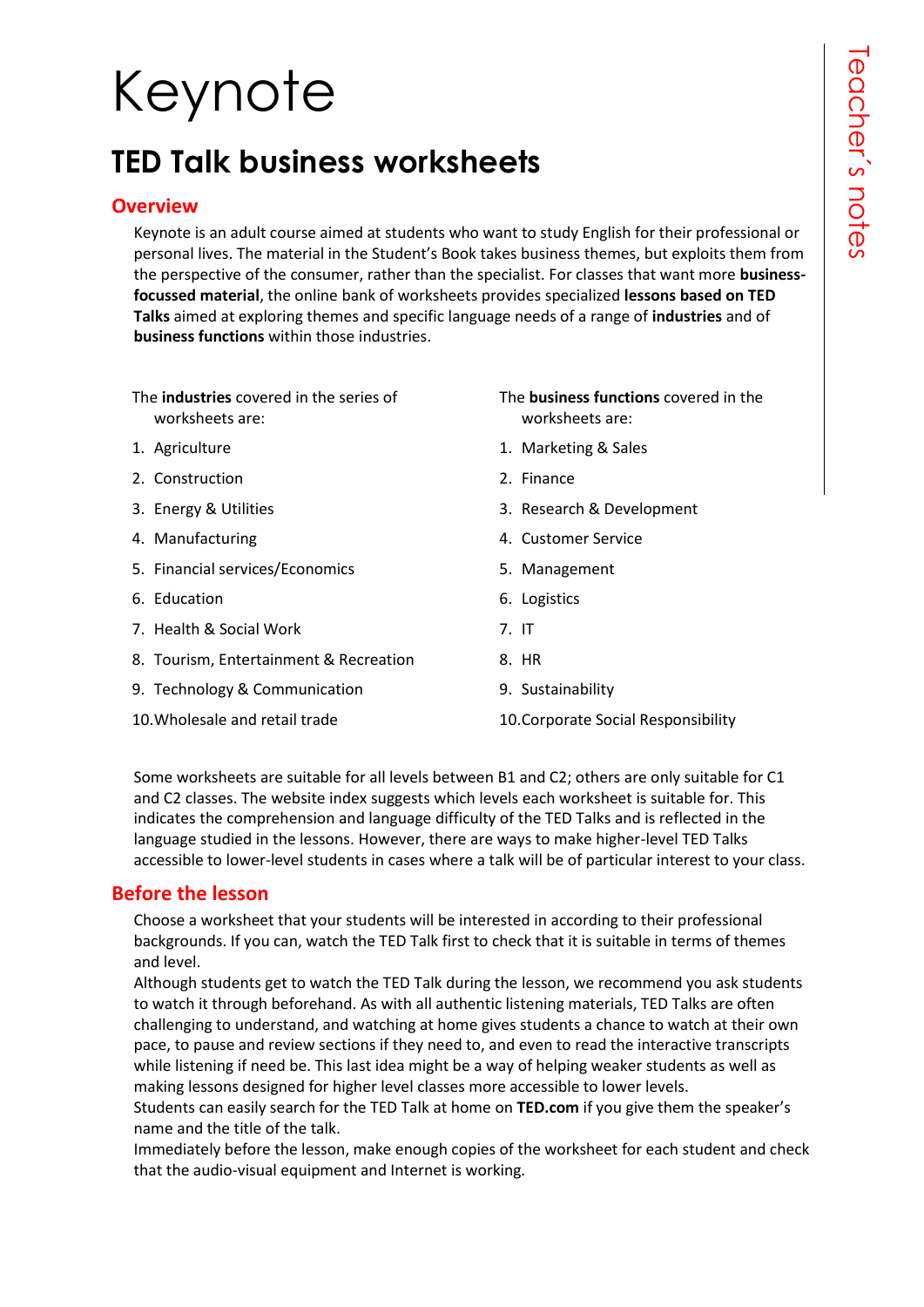#### **During the lesson**

The lessons are staged as follows:

**Discussion** − This is to introduce the themes and key ideas behind the TED Talk. If students are actively thinking about the content of the TED Talk, they are more likely to follow the argument as well as understand details.

**Key words** − This is to introduce some words and phrases learners are not expected to know but which are necessary to understand the talk.

**Comprehension** − This is to check general comprehension of the whole talk. If students have watched the talk already, this should be straightforward. You may turn the task around so that students attempt it first, then watch to check their answers.

**The big idea** − This is to discuss the main ideas in the talk, for students to think critically about the argument and to give their opinions about what they have watched.

**Language focus** − This is to watch sections of the talk of particular relevance to the industry or business function in focus. Students may watch the whole talk again if it is isn't long, or one or more selected extracts from a longer talk. The activity focusses attention on the language that students study in the next stage.

**Language focus** − This is to study and learn words and expressions related to the industry or business function in question. There is often a focus on collocations and multi-word expressions rather than words in isolation.

**Speaking** − This is to get students practising the new language or discussing the themes that have come up during the lesson. It may be a discussion with prompts or another kind of speaking task.

#### **A few suggestions**

- Before the first exercise, you may decide to engage the class in the theme with an image or video of your choice. For example, if the talk is about the outsourcing of services to Indian companies, you could do an image search using the key words 'India' +'outsourcing'. Alternatively, show students the results of the image search and let them guess what the TED Talk will be about.
- You may be able to gear the first exercise further towards the students' professional experience by asking personalizing questions, e.g. Yukiko, your company outsources some of its services, doesn't it?
- One way of introducing the Key words is to write them on the board in random order. Read out a sentence from the exercise, either a definition or an example sentence, and nominate a student to give the correct word from the board. If they guess correctly, read out the second sentence and elicit that word. Continue until they have matched all the words to their sentences in this way. However, whenever a student guesses incorrectly, start from the very beginning again and read out the first sentence, nominating a different student each time. The activity ends once the class has correctly matched all the words and definitions in a row without any mistakes.
- You may want to extend the lesson lexical aims by exploiting the transcript that accompanies the TED Talks (see below). For example, ask students to find synonyms in the transcript, or get them to choose five or ten words that they would like to learn.
- Another way to extend the lesson is by asking students to summarize the talk, starting with a limit of 50 words, then reducing to a tweet of 140 characters or less. This exercise in concision



Page | 2